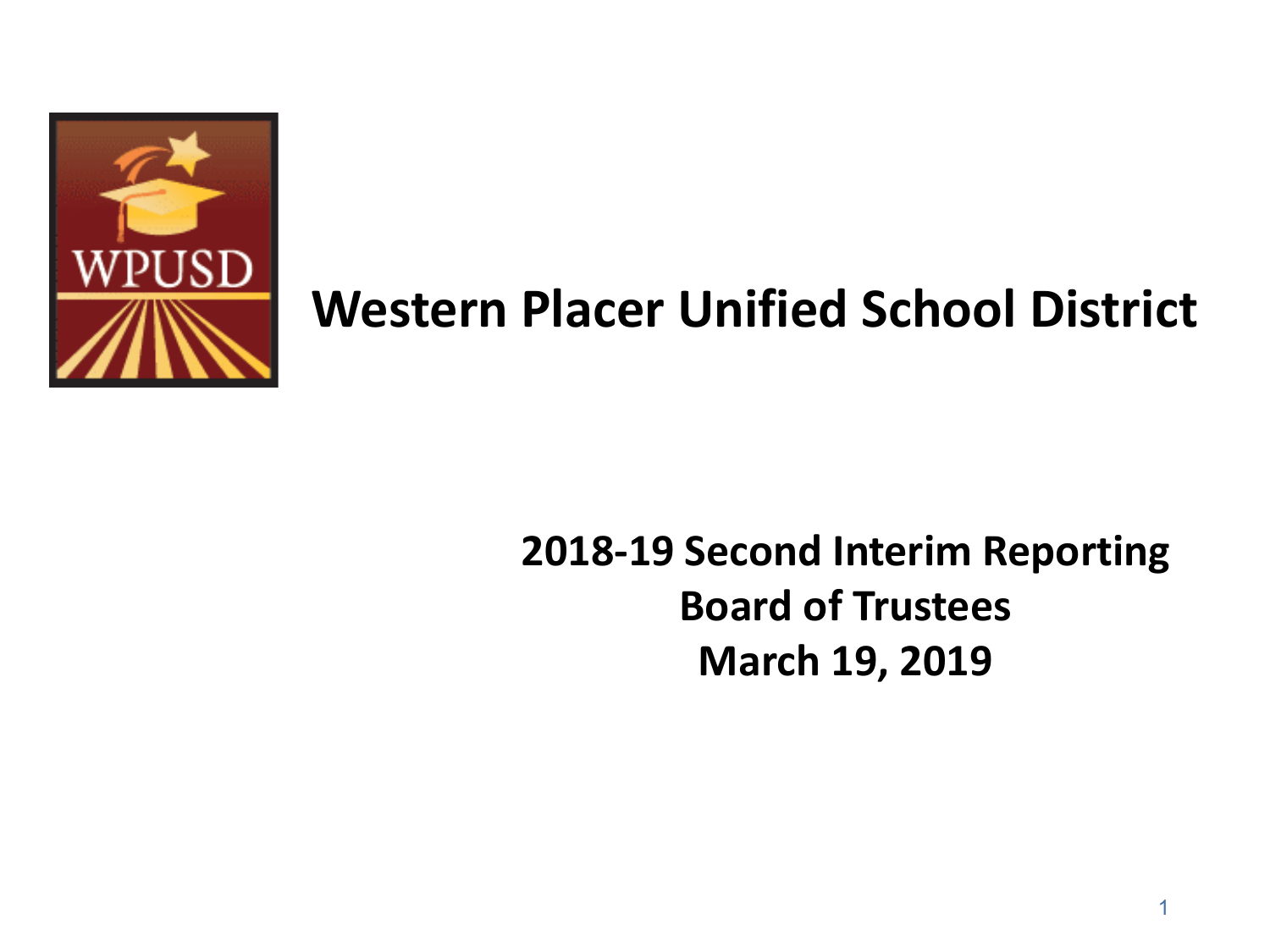## Second Interim Update –2018-19 Budget

- The district's Board of Trustees shall certify in writing whether or not the district is able to meet its financial obligations for the remainder of the fiscal year and, based on current forecasts, for the two subsequent fiscal years. The certification shall be classified as positive, qualified, or negative, pursuant to standards and criteria adopted by the State Board of Education (EC §33127).
- In certifying the 2018-19 Second Interim report as positive, the Board confirms its fiduciary responsibility to maintain fiscal solvency for the current and subsequent two fiscal years.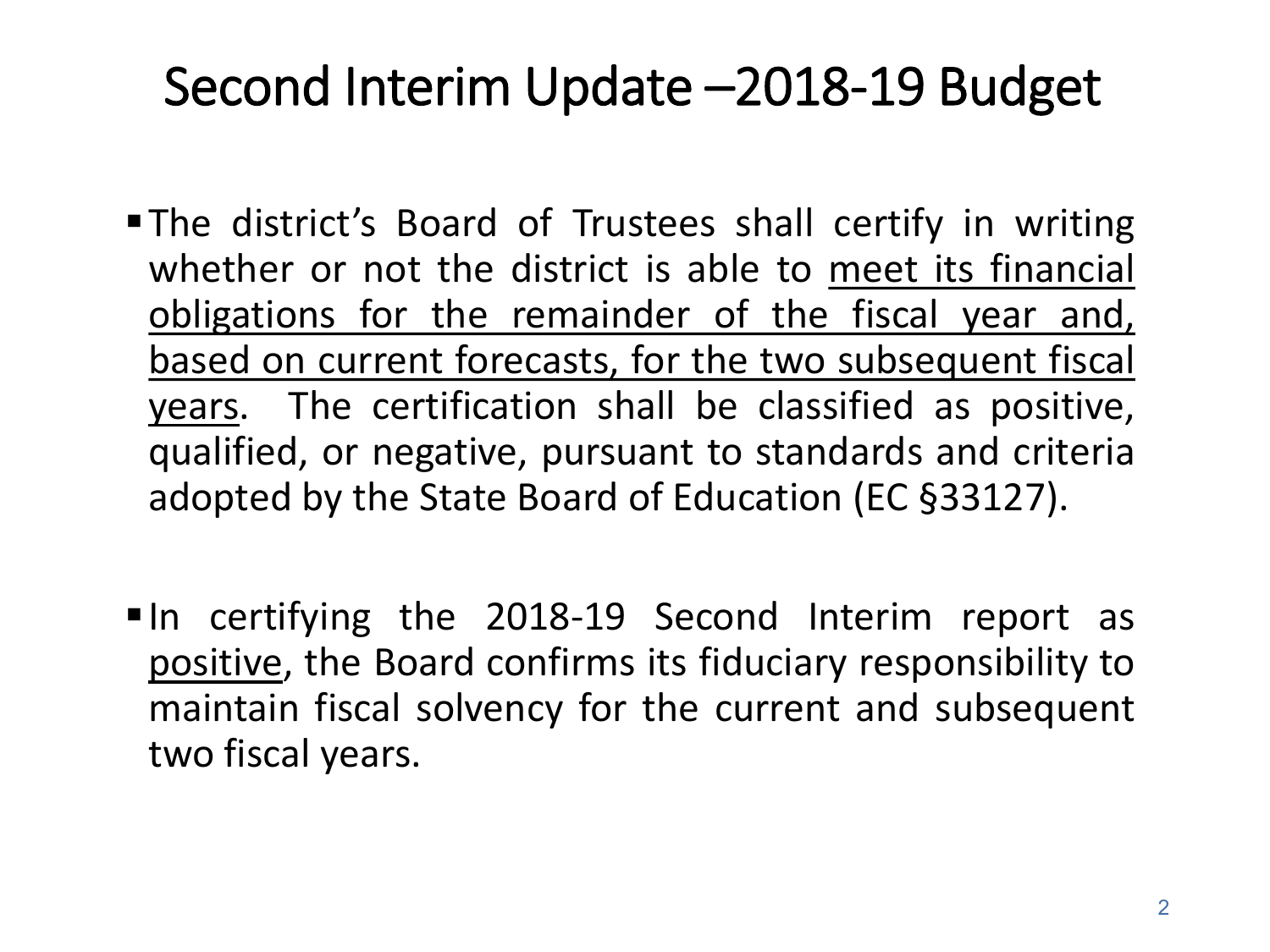| 2018-19<br><b>Budget</b> |  |
|--------------------------|--|
| Second<br>Interim        |  |

|                                          |                | <b>Second Interim</b> |               |
|------------------------------------------|----------------|-----------------------|---------------|
|                                          |                | 2018-19               |               |
|                                          | Unrestricted   | <b>Restricted</b>     | Combined      |
| Revenues                                 |                |                       |               |
| <b>LCFF Funding - Base</b>               | 56,444,024     | 995,884               | 57,439,908    |
| LCFF Funding - Supplemental              | 3,762,734      |                       | 3,762,734     |
| <b>Federal Revenue</b>                   | 16,724         | 2,737,322             | 2,754,046     |
| <b>State Revenue</b>                     | 2,508,311      | 4,971,753             | 7,480,064     |
| Local Revenue                            | 1,615,902      | 2,866,079             | 4,481,981     |
| <b>Total Revenue</b>                     | 64,347,695     | 11,571,038            | 75,918,733    |
| Expenditures                             |                |                       |               |
| <b>Certificated Salaries</b>             | 27,303,135     | 5,075,454             | 32,378,589    |
| <b>Classified Salaries</b>               | 6,014,553      | 3,535,135             | 9,549,688     |
| <b>Benefits</b>                          | 12,407,990     | 6,305,918             | 18,713,908    |
| <b>Books and Supplies</b>                | 6,461,591      | 2,421,350             | 8,882,941     |
| Other Services & Oper. Exp               | 5,361,064      | 3,213,844             | 8,574,908     |
| Capital Outlay                           | 54,611         | 393,902               | 448,513       |
| Other Outgo 7xxx                         | 225,075        | 1,862,493             | 2,087,568     |
| Transfer of Indirect 73xx                | (943, 381)     | 939,512               | (3,869)       |
| <b>Total Expenditures</b>                | 56,884,638     | 23,747,608            | 80,632,246    |
| Deficit/Surplus                          | 7,463,057      | (12, 176, 570)        | (4, 713, 513) |
| Transfers In                             |                |                       |               |
| Transfers out                            | (23,360)       |                       | (23,360)      |
| Contributions to Restricted              | (11, 163, 551) | 11,163,551            |               |
| Net increase (decrease) in Fund          |                |                       |               |
| <b>Balance</b>                           | (3,723,854)    | (1, 013, 019)         | (4,736,873)   |
| <b>Beginning Balance</b>                 | 7,094,185      | 1,254,587             | 8,348,772     |
| <b>Ending Fund Balance</b>               | 3,370,331      | 241,568               | 3,611,899     |
| <b>Components of Ending Fund Balance</b> |                |                       |               |
| Nonspendable:                            |                |                       |               |
| Reserve - Revolving Fund                 | 5,000          |                       | 5,000         |
|                                          |                |                       |               |
| Restricted:                              |                |                       |               |
| Reserve - Designated Programs            |                | 241,568               | 241,568       |
| Unassigned/Unappropriated:               |                |                       |               |
| Reserve - Economic Uncertainty @ 3%      | 2,419,668      |                       | 2,419,668     |
| Reserve - Charter Technical Assistance   | 237,296        |                       | 237,296       |
| Reserve - Unassigned Economic            |                |                       |               |
| Uncertainty surplus/(deficit)            | 708,367        |                       | 708,367       |
| <b>Total Ending Fund Balance</b>         | 3,370,331      | 241,568               | 3,611,899     |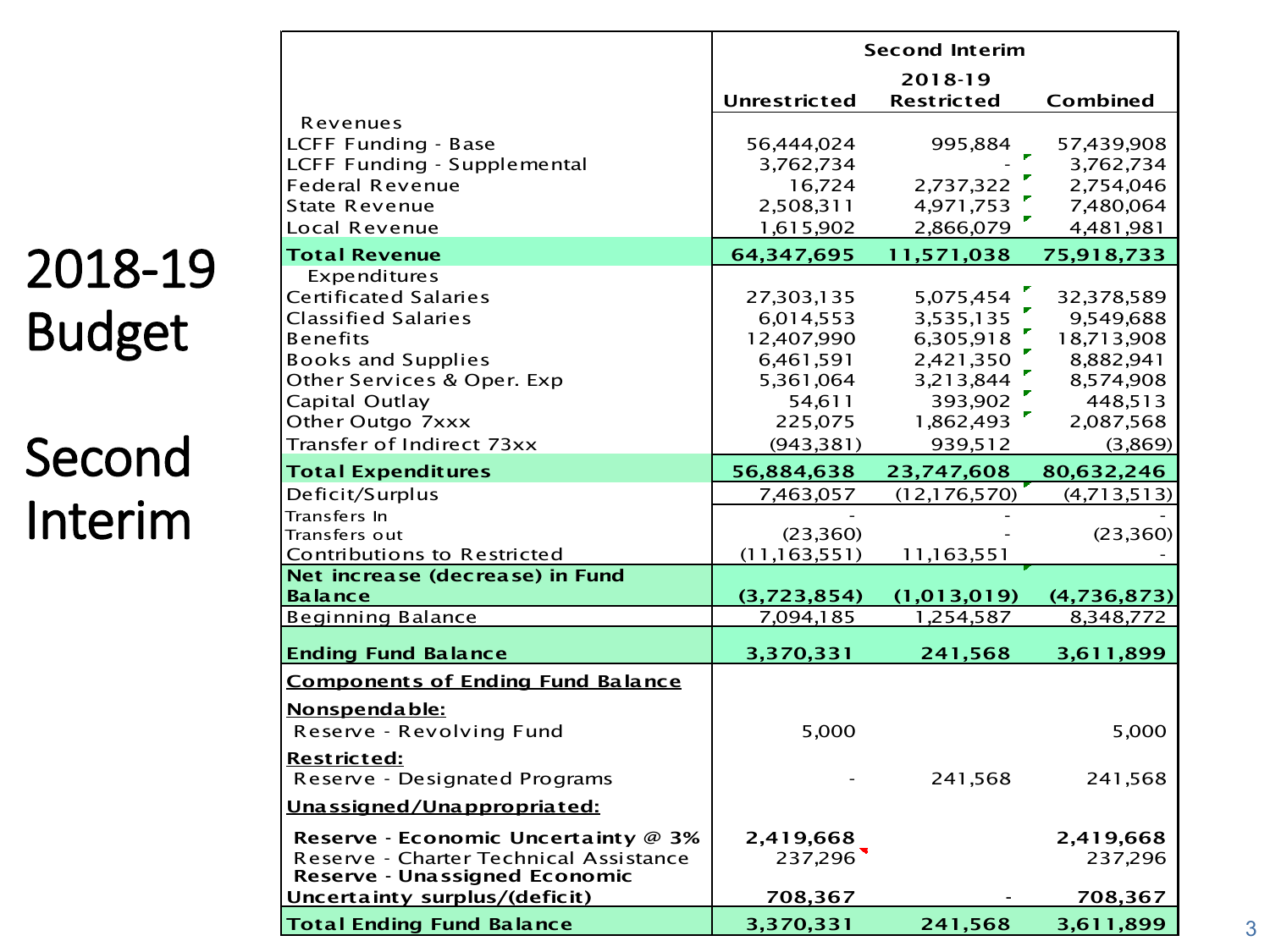## First Interim

┍

# Second Interim

vs.

|                                                                  | <b>First Interim</b> | <b>Second Interim</b> | <b>First Int</b>  |               |               |
|------------------------------------------------------------------|----------------------|-----------------------|-------------------|---------------|---------------|
|                                                                  | 2018-19              |                       | 2018-19           |               | vs Second Int |
|                                                                  | Combined             | <b>Unrestricted</b>   | <b>Restricted</b> | Combined      | Variance      |
| Revenues                                                         |                      |                       |                   |               |               |
| <b>LCFF Funding - Base</b>                                       | 57,429,464           | 56,444,024            | 995,884           | 57,439,908    | 10,444        |
| LCFF Funding - Supplemental                                      | 3,757,125            | 3,762,734             |                   | 3,762,734     | 5,609         |
| <b>Federal Revenue</b>                                           | 2,649,761            | 16,724                | 2,737,322         | 2,754,046     | 104,285       |
| State Revenue                                                    | 7,480,064            | 2,508,311             | 4,971,753         | 7,480,064     |               |
| Local Revenue                                                    | 4,341,391            | 1,615,902             | 2,866,079         | 4,481,981     | 140,590       |
| <b>Total Revenue</b>                                             | 75,657,805           | 64,347,695            | 11,571,038        | 75,918,733    | 260,928       |
| Expenditures                                                     |                      |                       |                   |               |               |
| Certificated Salaries                                            | 32,342,784           | 27,303,135            | 5,075,454         | 32,378,589    | 35,805        |
| <b>Classified Salaries</b>                                       | 9,500,752            | 6,014,553             | 3,535,135         | 9,549,688     | 48,936        |
| <b>Benefits</b>                                                  | 18,782,962           | 12,407,990            | 6,305,918         | 18,713,908    | (69, 054)     |
| <b>Books and Supplies</b>                                        | 8,816,646            | 6,461,591             | 2,421,350         | 8,882,941     | 66,295        |
| Other Services & Oper. Exp                                       | 8,440,925            | 5,361,064             | 3,213,844         | 8,574,908     | 133,983       |
| Capital Outlay                                                   | 443,971              | 54,611                | 393,902           | 448,513       | 4,542         |
| Other Outgo 7xxx                                                 | 2,085,729            | 225,075               | 1,862,493         | 2,087,568     | 1,839         |
| Transfer of Indirect 73xx                                        | (3,869)              | (943, 381)            | 939,512           | (3,869)       |               |
| <b>Total Expenditures</b>                                        | 80,409,900           | 56,884,638            | 23,747,608        | 80,632,246    | 222,346       |
| Deficit/Surplus                                                  | (4,752,095)          | 7,463,057             | (12, 176, 570)    | (4, 713, 513) | 38,582        |
| Transfers In                                                     |                      |                       |                   |               |               |
| Transfers out                                                    | (23,360)             | (23,360)              |                   | (23,360)      |               |
| Contributions to Restricted                                      |                      | (11, 163, 551)        | 11,163,551        |               |               |
| Net increase (decrease) in Fund                                  |                      |                       |                   |               |               |
| <b>Balance</b>                                                   | (4,775,455)          | (3,723,854)           | (1,013,019)       | (4,736,873)   | 38,582        |
| <b>Beginning Balance</b>                                         | 8,348,772            | 7,094,185             | 1,254,587         | 8,348,772     |               |
| <b>Ending Fund Balance</b>                                       | 3,573,317            | 3,370,331             | 241,568           | 3,611,899     | 38,582        |
| <b>Components of Ending Fund Balance</b>                         |                      |                       |                   |               |               |
| Nonspendable:                                                    |                      |                       |                   |               |               |
| Reserve - Revolving Fund                                         | 5,000                | 5,000                 |                   | 5,000         |               |
| <u>Restricted:</u>                                               |                      |                       |                   |               |               |
| Reserve - Designated Programs                                    | 336,990              |                       | 241,568           | 241,568       | (95, 422)     |
| Unassigned/Unappropriated:                                       |                      |                       |                   |               |               |
| Reserve - Economic Uncertainty @ 3%<br>Reserve - Additional LCFF | 2,412,998            | 2,419,668             |                   | 2,419,668     | 6,670         |
| Supplemental Required Increase Budget                            |                      |                       |                   |               |               |
| Reserve - RRM Contribution Increased                             |                      |                       |                   |               |               |
| to 3% in 2020-21                                                 |                      |                       |                   |               |               |
| Reserve - Charter Technical Assistance                           | 237,296              | 237,296               |                   | 237,296       |               |
| Reserve - Unassigned Economic<br>Uncertainty surplus/(deficit)   | 581,033              | 708,367               |                   | 708,367       | 127,334       |
| <b>Total Ending Fund Balance</b>                                 | 3,573,317            | 3,370,331             | 241,568           | 3,611,899     | 38,582        |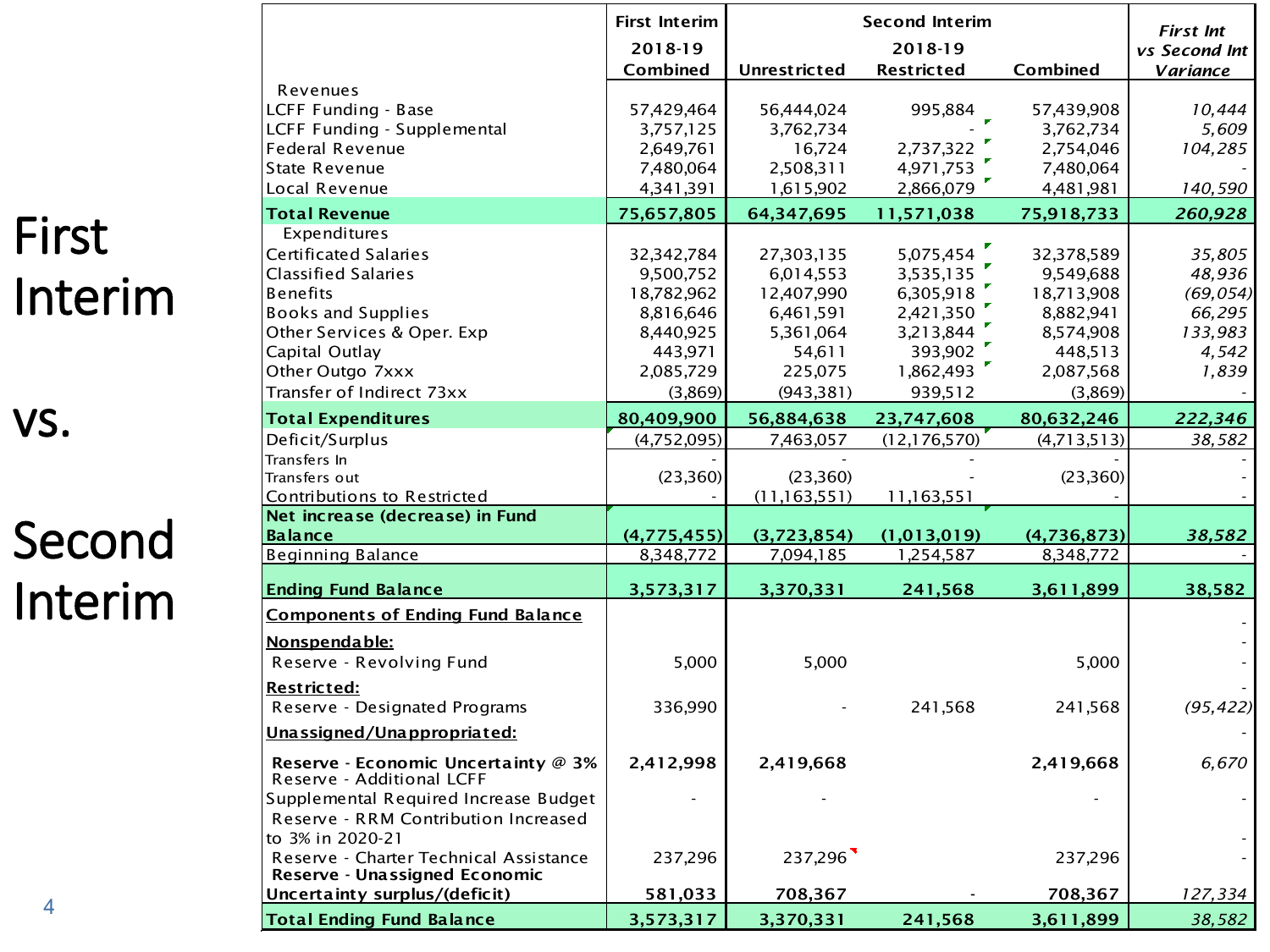|                              | Major Changes to Fund Balance since First Interim - 2018-19 Second Interim Report |          |         |               |   |
|------------------------------|-----------------------------------------------------------------------------------|----------|---------|---------------|---|
|                              | <b>Budgeted Fund Balance Decrease at First Interim</b>                            |          |         | (\$4,775,455) |   |
|                              | <b>Revenues</b>                                                                   |          |         |               |   |
|                              | Local Control Funding Formula (LCFF)                                              |          |         |               |   |
|                              | AB602 Local Property Taxes                                                        | 10,000   |         |               |   |
|                              | Supplemental - Unduplicated count in excess of budget                             | 5,000    |         |               |   |
|                              | <b>Total LCFF Funding Changes</b>                                                 |          | 15,000  |               |   |
|                              | <b>Federal Revenue</b>                                                            |          |         |               |   |
|                              | Federal testing revenues                                                          | 15,000   |         |               |   |
|                              | Increase in AB602 Federal Revenues                                                | 105,000  |         |               |   |
| Major                        | Medi-Cal revenues (budgeted when received)                                        | 40,000   |         |               |   |
|                              | Reduction in final Title I allocation                                             | (55,000) |         |               |   |
| Revenue &                    | <b>Total Federal Revenue Changes</b>                                              |          | 105,000 |               | 2 |
|                              | Local Revenue                                                                     |          |         |               |   |
| Expenditure                  | AB602 Local Revenue Increase                                                      | 80,000   |         |               |   |
| Changes to                   | Reimbursements from county for transportation of homeless students                | 20,000   |         |               |   |
|                              | Reimbursements to RRM                                                             | 15,000   |         |               |   |
| 2018-19                      | <b>CCSESA Math Grant</b>                                                          | 10,000   |         |               |   |
|                              | Sierra College Grant                                                              | 10,000   |         |               |   |
| <b>Budget since</b>          | Miscellaneous                                                                     | 5,000    |         |               |   |
| <b>First Interim</b>         | <b>Total Local Revenue changes</b>                                                |          | 140,000 |               | 3 |
|                              | <b>Total Change in Revenues</b>                                                   |          |         | 260,000       |   |
| <b>Budget</b>                | <b>Expenditures</b>                                                               |          |         |               |   |
|                              | <b>Certificated Salaries</b>                                                      |          |         |               |   |
|                              | Increase sub teacher budgets in site funds                                        | 30,000   |         |               |   |
|                              | Increase in class size overage payments budget                                    | 40,000   |         |               |   |
|                              | Increase teacher extra assignments for CCSESA and Sierra grants                   | 10,000   |         |               |   |
|                              | Transfer of coaching stipends from certificated to classified                     | (50,000) |         |               |   |
|                              | Miscellaneous                                                                     | 5,000    |         |               |   |
|                              | <b>Total Certificated Salaries changes</b>                                        |          | 35,000  |               |   |
|                              | <b>Classified Salaries</b>                                                        |          |         |               |   |
|                              | Transfers to other objects                                                        | (15,000) |         |               |   |
|                              | Transfer of coaching stipends from certificated to classified                     | 50,000   |         |               |   |
|                              | Increases in classified sub needs over budget                                     | 15,000   |         |               |   |
| Continued on next slide<br>5 | <b>Total Classified Salaries changes</b>                                          |          | 50,000  |               | 5 |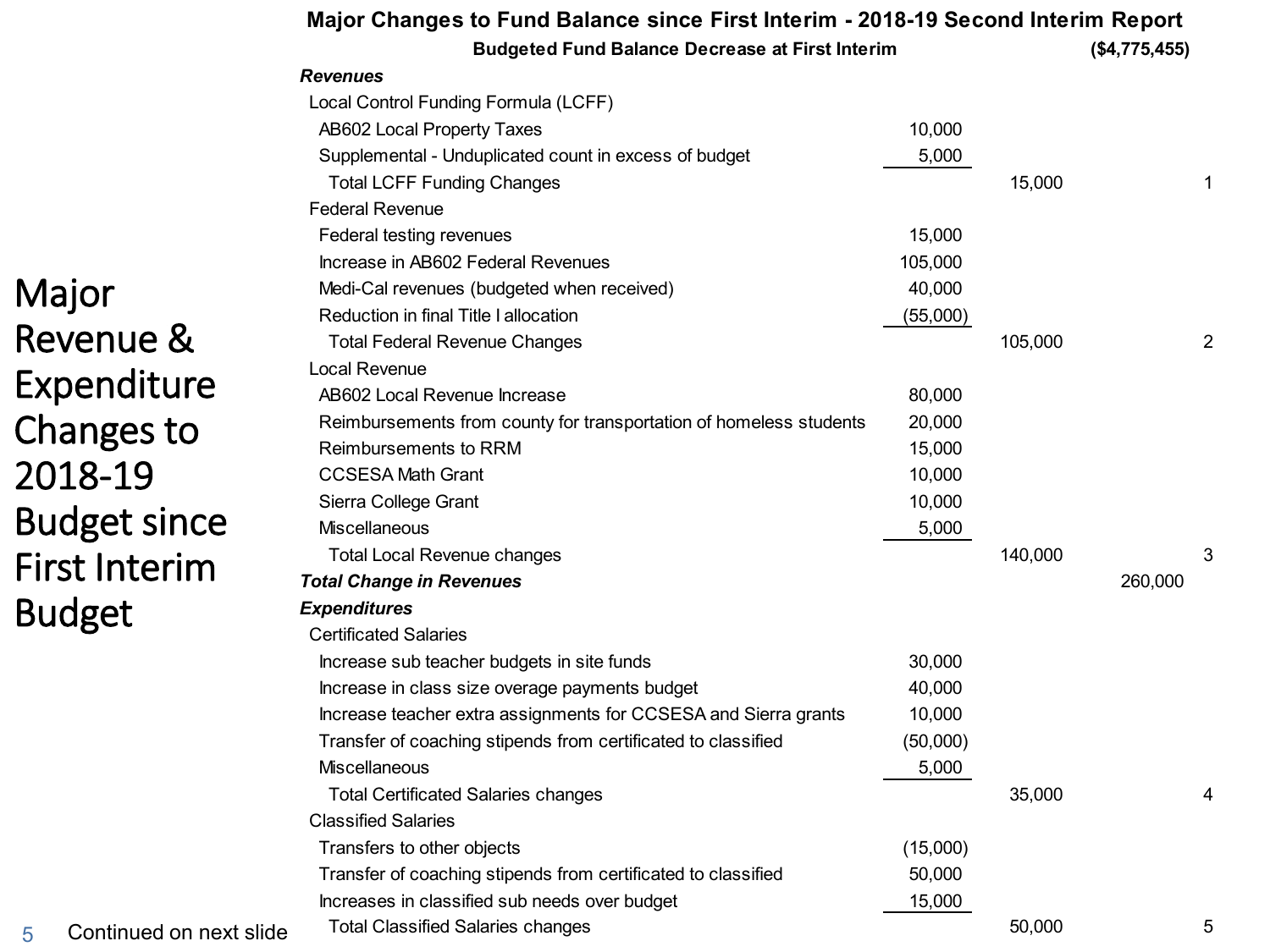| c                    | <b>Budgeted Deficit Spending at Second Interim</b>                                                                    |                      |          | (4,736,873) |   |
|----------------------|-----------------------------------------------------------------------------------------------------------------------|----------------------|----------|-------------|---|
|                      | <b>Total Change in Budgeted FB</b>                                                                                    |                      |          | 38,582      |   |
|                      | Rounding                                                                                                              |                      |          | 1,418       |   |
|                      | <b>Total Change in Expenditures</b>                                                                                   |                      |          | 220,000     |   |
|                      | <b>Capital Outlay</b>                                                                                                 |                      | 5,000    |             |   |
|                      | <b>Total Services and Other Operating Costs</b>                                                                       |                      | 135,000  |             | 8 |
|                      | Miscellaneous                                                                                                         | 10,000               |          |             |   |
|                      | Increase in supplemental revenues                                                                                     | 5,000                |          |             |   |
|                      | District portion of admin credential induction program                                                                | 10,000               |          |             |   |
| <b>Budget</b>        | Net transfers to other objects                                                                                        | (5,000)              |          |             |   |
|                      | Supplemental funds from fund balance                                                                                  | 30,000               |          |             |   |
| <b>First Interim</b> | RDA expenditures (boiler leak repair, recarpeting, LHS scoreboard)                                                    | 50,000               |          |             |   |
| <b>Budget since</b>  | RRM expenditures (repairs to septic pumps, boilers, carpeting etc.)                                                   | 40,000               |          |             |   |
|                      | Payments for homeless student transportation (reimbursed by county)<br>Medi-Cal expenditures (budgeted when spent)    | 20,000<br>20,000     |          |             |   |
| 2018-19              | Adjust utilities budgets                                                                                              | (5,000)              |          |             |   |
| Changes to           | Net decrease in projected nonpublic schools/agencies budgets                                                          | (40,000)             |          |             |   |
|                      | Services & Other Operating Expenditures                                                                               |                      |          |             |   |
| Expenditure          | <b>Total Books and Supplies changes</b>                                                                               |                      | 65,000   |             | 7 |
| Revenue &            | Decrease in Title I budget                                                                                            | (30,000)             |          |             |   |
|                      | Budget increase in transfer to Supplemental funds                                                                     | 35,000               |          |             |   |
| Major                | Set uo site facility use funds                                                                                        | 10,000               |          |             |   |
|                      | <b>Budget OLE costs</b>                                                                                               | 15,000               |          |             |   |
|                      | Net transfers from other objects                                                                                      | 35,000               |          |             |   |
|                      | <b>Books and Supplies</b>                                                                                             |                      |          |             |   |
|                      | <b>Total Benefits changes</b>                                                                                         |                      | (70,000) |             | 6 |
|                      | Decrease classified benefits in site accounts                                                                         | (5,000)              |          |             |   |
|                      | Update health benefits (vacancies, position changes)<br>STRS savings for changing coaching stipends from certificated | (55,000)<br>(10,000) |          |             |   |
|                      | <b>Benefits</b>                                                                                                       |                      |          |             |   |
|                      | <b>Expenditures (Continued)</b>                                                                                       |                      |          |             |   |

#### **Major Changes to Fund Balance since First Interim - 2018-19 Second Interim Report**

6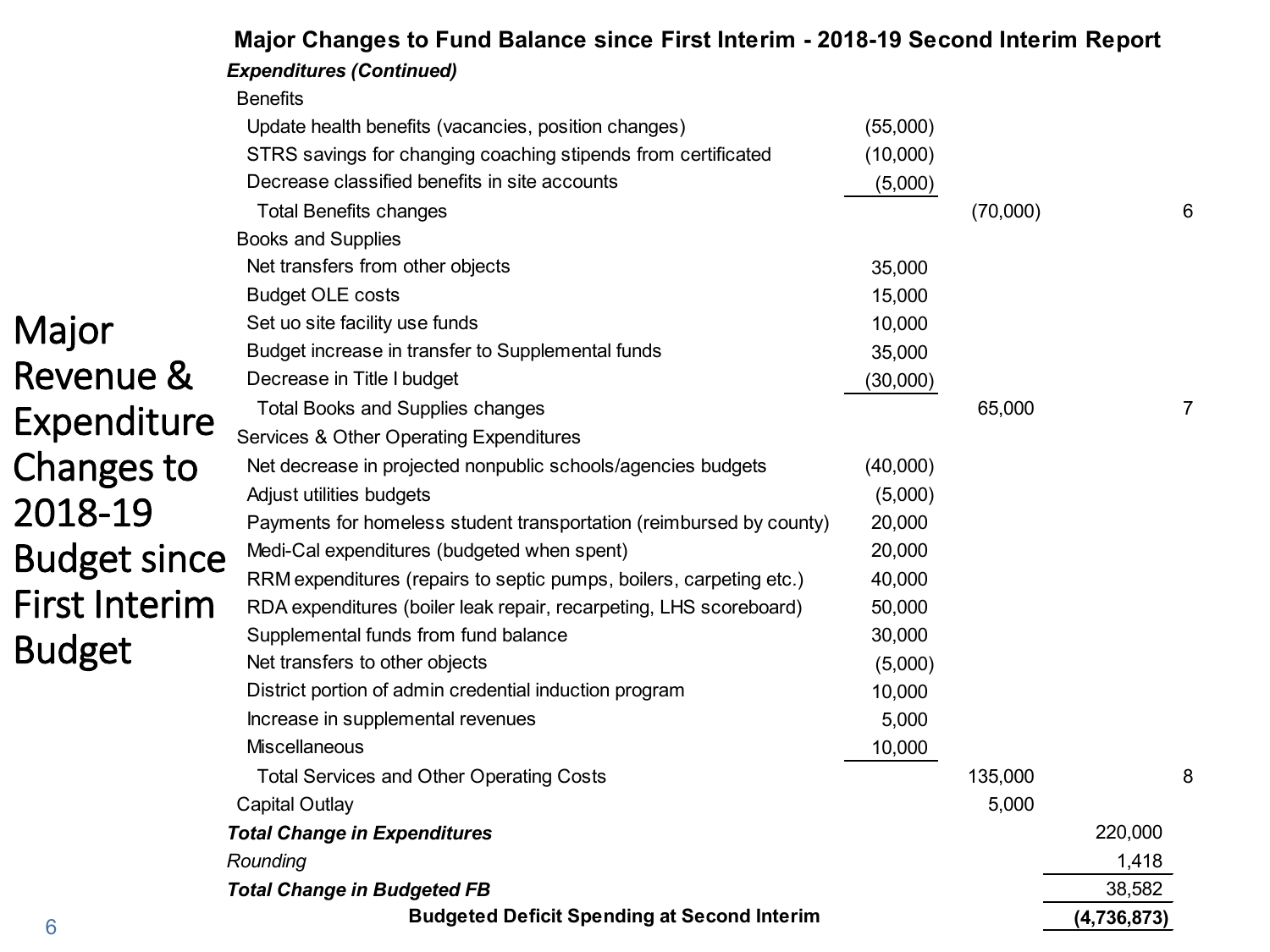## Second Interim Update –2018-19 Budget

#### **Local Control Funding Formula**

- The Governor's 2018-19 State Budget implements full funding of the LCFF program in the budget year 2018-19. The additional funding includes the increased COLA to 2.71% as well as provides a modest augmentation of .99% to the formula.
- As the Governor has fully-funded the LCFF program in 2018-19, any future increases from the State would be in a COLA.

### **One-Time Funding**

• The Governor State Budget includes one-time discretionary funds for school districts, which equates to approximately \$184/ADA. These funds are included in 2018-19 Second Interim revenues and expenditures. This is the last year for this funding.

### **Negotiations**

• Negotiations are currently in process for the 2018-19 school year for all bargaining units. Any potential settlement costs are not included in the 2018-19 Second Interim Budget for future years budget projections.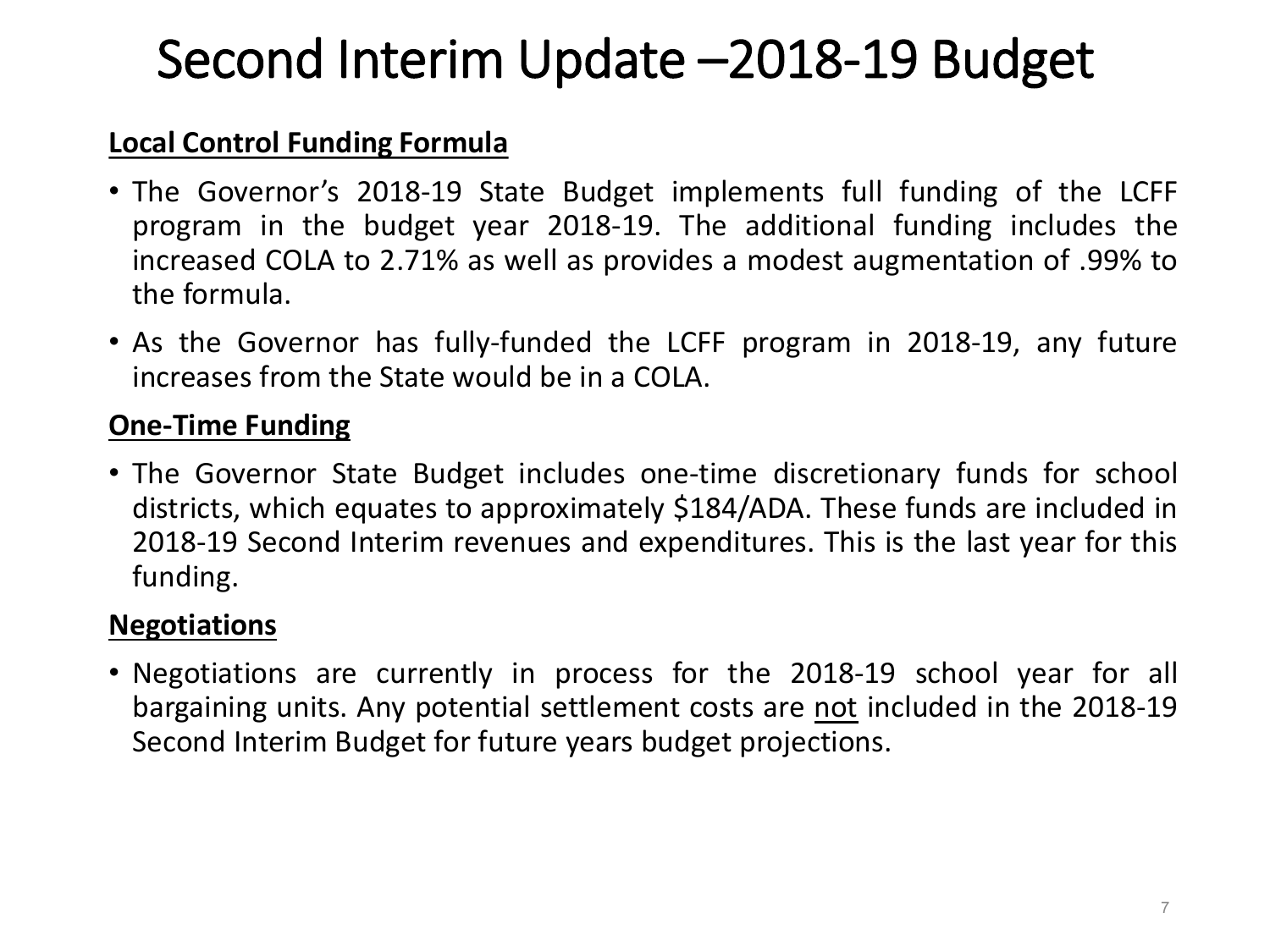## Contributions to Restricted Programs

#### *Contributions to Restricted Programs 2018-19 Second Interim and 2018-19 First Interim*

| <b>Program</b>                                   | <b>Resource</b> |         | <b>Second</b><br><b>Interim</b> | <b>First</b><br><b>Interim</b> | <b>Change</b> | <b>Comments</b>                                                                                |
|--------------------------------------------------|-----------------|---------|---------------------------------|--------------------------------|---------------|------------------------------------------------------------------------------------------------|
| Special Ed-Basic Grant<br>$ (PL94-142) $         | 3310            | $\star$ | \$2,057,796                     | \$1,998,037                    | \$59,759      | Transfer in of resource 3320 revenues<br>and expenses, increase of \$100k in<br>AB602 revenues |
| Spec Ed Pre-School                               | 3315            | $\star$ | \$0                             | \$0                            | \$0           |                                                                                                |
| Special Ed Pre-School                            | 3320            |         | \$0                             | \$169,672                      | (\$169,672)   |                                                                                                |
| Special Education                                | 6500            | $\star$ | \$7,227,768                     | \$7,346,571                    | (\$118,803)   | \$80k increase in AB602 revenues,<br>\$40k decrease in NPS/NPA budget                          |
| Maintenance                                      | 8150            |         | \$1,877,987                     | \$1,877,987                    | \$0           |                                                                                                |
| <b>Total Contribution to Restricted Programs</b> |                 |         | \$11,163,551                    | \$11,392,267                   | (\$228,716)   |                                                                                                |
| <b>Total Special Ed Contribution</b>             |                 |         | 9,285,564                       | \$9,514,280                    | (\$228,716)   |                                                                                                |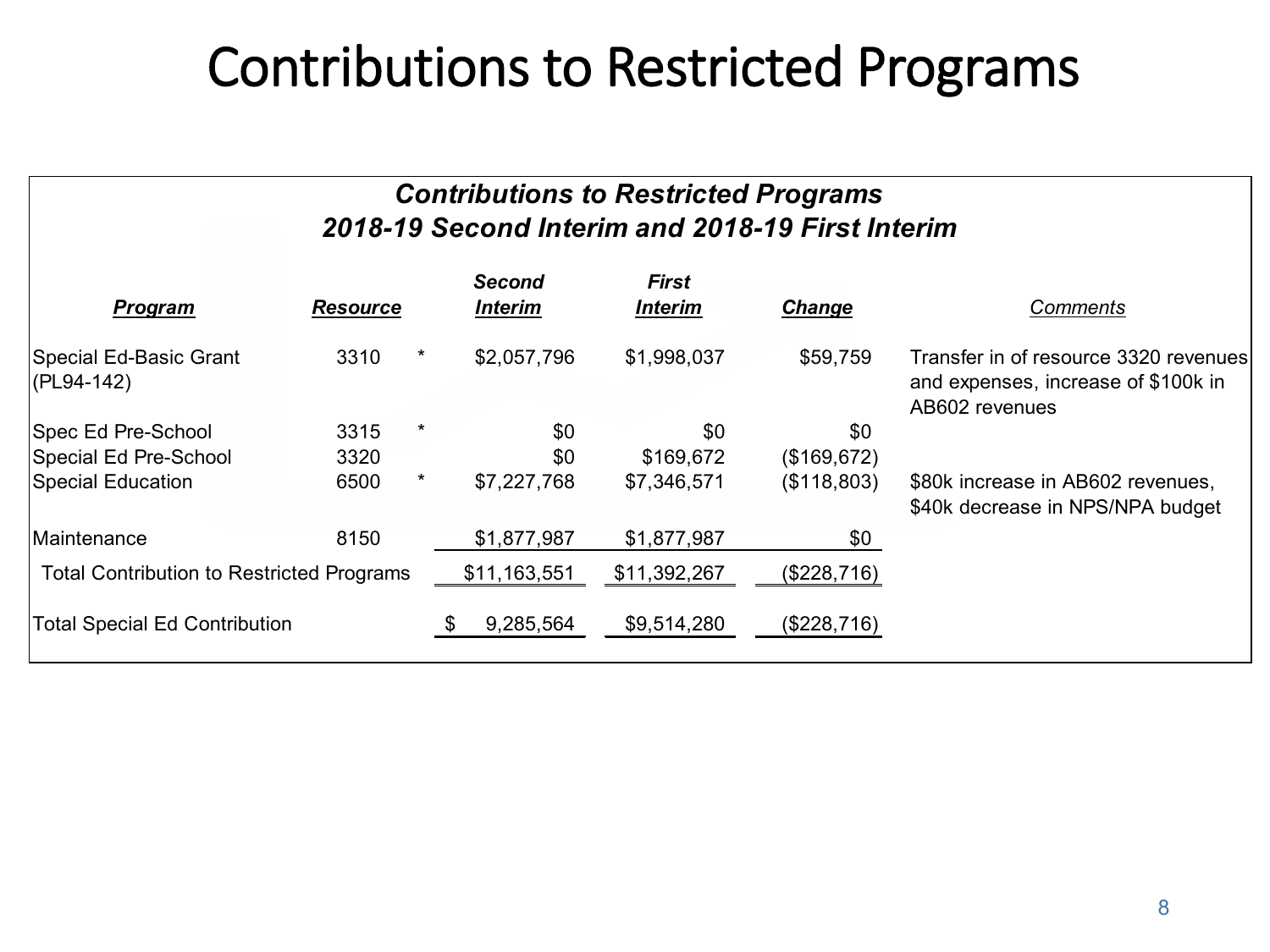# Multiple-Year BUDGET Projections

2018-19 2nd Interim 2019-20 Projected 2020-21 Projected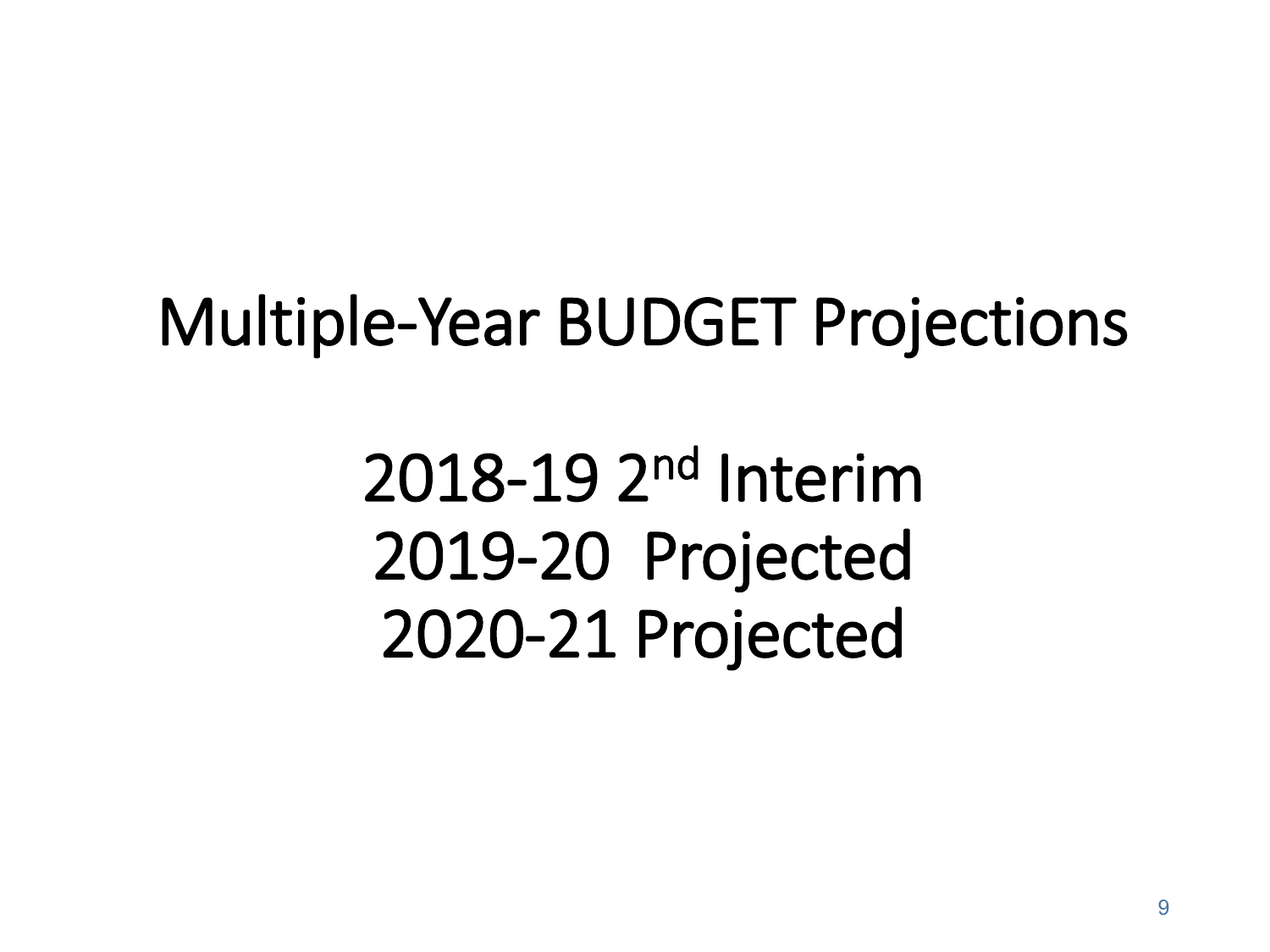## MYP - Budget Assumptions - Revenues

|                                           | <b>18/19 First</b> | 18/19 Second | 19/20          | 20/21             |                                      |
|-------------------------------------------|--------------------|--------------|----------------|-------------------|--------------------------------------|
|                                           | Interim            | Interim      | Projection     | <b>Projection</b> |                                      |
| <b>REVENUE</b>                            |                    |              |                |                   |                                      |
| <b>Enrollment</b>                         | 7,030              | 7,060        | 7,100          | 7,171             | <b>Based on 17/18 Actual CALPADS</b> |
|                                           |                    |              |                |                   | <b>Enrollment and Projections</b>    |
| <b>ADA Yield</b>                          | 95.8%              | 95.4%        | 95.8%          |                   | 95.8% Based on Historical Rates      |
| <b>ADA</b>                                | 6,753              | 6,753        | 6,821          | 6,889             | <b>Enrollment X ADA Yield</b>        |
| % Increase (Decrease) Enrollment          | 1.0%               | 1.4%         | 1.0%           |                   | 1.0% Based on Historical Rates       |
| # Increase (Decrease) Enrollment          | 70                 | 100          | 40             | 71                |                                      |
| <b>Funded ADA</b>                         | 6,753              | 6,753        | 6,821          | 6,889             |                                      |
| <b>Statutory COLA %</b>                   | 2.71%              | 2.71%        | 3.46%          |                   | 2.86% Per PCOE Common Message        |
| <b>LCFF COLA %</b>                        | 3.70%              | 3.70%        | 3.46%          |                   | 2.86% Per SSC Dartboard              |
| <b>LCFF Entitlement Factors:</b>          |                    |              |                |                   |                                      |
| <b>Base Grant - Grades K-3</b>            | \$7,459            | \$7,459      | \$7,717        |                   | \$7,938 Per LCFF Calculator          |
| <b>Base Grant - Grades 4-6</b>            | \$7,571            | \$7,571      | \$7,833        |                   | \$8,057 Per LCFF Calculator          |
| <b>Base Grant - Grades 7-8</b>            | \$7,796            | \$7,796      | \$8,066        |                   | \$8,297 Per LCFF Calculator          |
| <b>Base Grant - Grades 9-12</b>           | \$9,034            | \$9,034      | \$9,347        |                   | \$9,614 Per LCFF Calculator          |
| Grade Span Funding (K-3 CSR & 9-12        | \$776              | \$776        | \$803          |                   | \$826 Per LCFF Calculator            |
| Supplemental Grants (% Adj. Base)         | 20%                | 20%          | 20%            |                   | 20% Per LCFF Calculator              |
| <b>Concentration Grants</b>               | 50%                | 50%          | 50%            |                   | 50% Per LCFF Calculator              |
| <b>Concentration Grant Threshold</b>      | 55%                | 55%          | 55%            |                   | 55% Per LCFF Calculator              |
| <b>LCFF Gap Closed Percentage</b>         | 100.00%            | 100.00%      | 100.00%        |                   | 100.00% Per LCFF Calculator          |
| <b>LCFF Entitlement per ADA (Inc Supp</b> | 8,915              | 8,915        | 9,143          | 9,379             | <b>Per LCFF Calculator</b>           |
| <b>LCFF Funding - Base</b>                | \$56,444,024       | \$56,444,024 | \$58,972,743   |                   | \$61,252,878 Per LCFF Calculator     |
| <b>Property Tax change</b>                | 3.80%              | 3.80%        | 3.00%          |                   | 3.00% County Taxes Report/3-Yr Ave.  |
| <b>Est. Property Taxes</b>                | \$50,046,237       | \$50,046,237 | \$51,547,624   | \$53,094,053      | <b>Actuals/3-Yr Average</b>          |
| <b>LCFF Supplemental Funds</b>            | \$3,757,125        | \$3,762,734  | 3,945,257<br>S | \$4,065,823       | <b>Per LCFF Calculator</b>           |
| <b>Federal Revenue</b>                    | 0%                 | 0%           | 0%             |                   | 0% Per PCOE Common Message           |
| <b>Categorical COLA</b>                   | 2.71%              | 2.71%        | 3.46%          |                   | 2.86% Per PCOE Common Message        |
| <b>Transfers In</b>                       |                    |              |                |                   | $\mathbf o$                          |
| <b>Lottery Unrestricted/ADA</b>           | \$151.00           | \$151.00     | \$151.00       |                   | \$151.00 Per SSC Dartboard           |
| <b>Lottery Restricted/ADA</b>             | \$53.00            | \$53.00      | \$53.00        |                   | \$53.00 Per SSC Dartboard            |
| Mandate Block Grant (grades K-8)          | \$31.16            | \$31.16      | \$32.24        |                   | \$33.16 Per SSC Dartboard            |
| <b>Mandate Block Grant (grades 9-12)</b>  | \$59.83            | \$59.83      | \$61.90        |                   | \$63.67 Per SSC Dartboard            |

10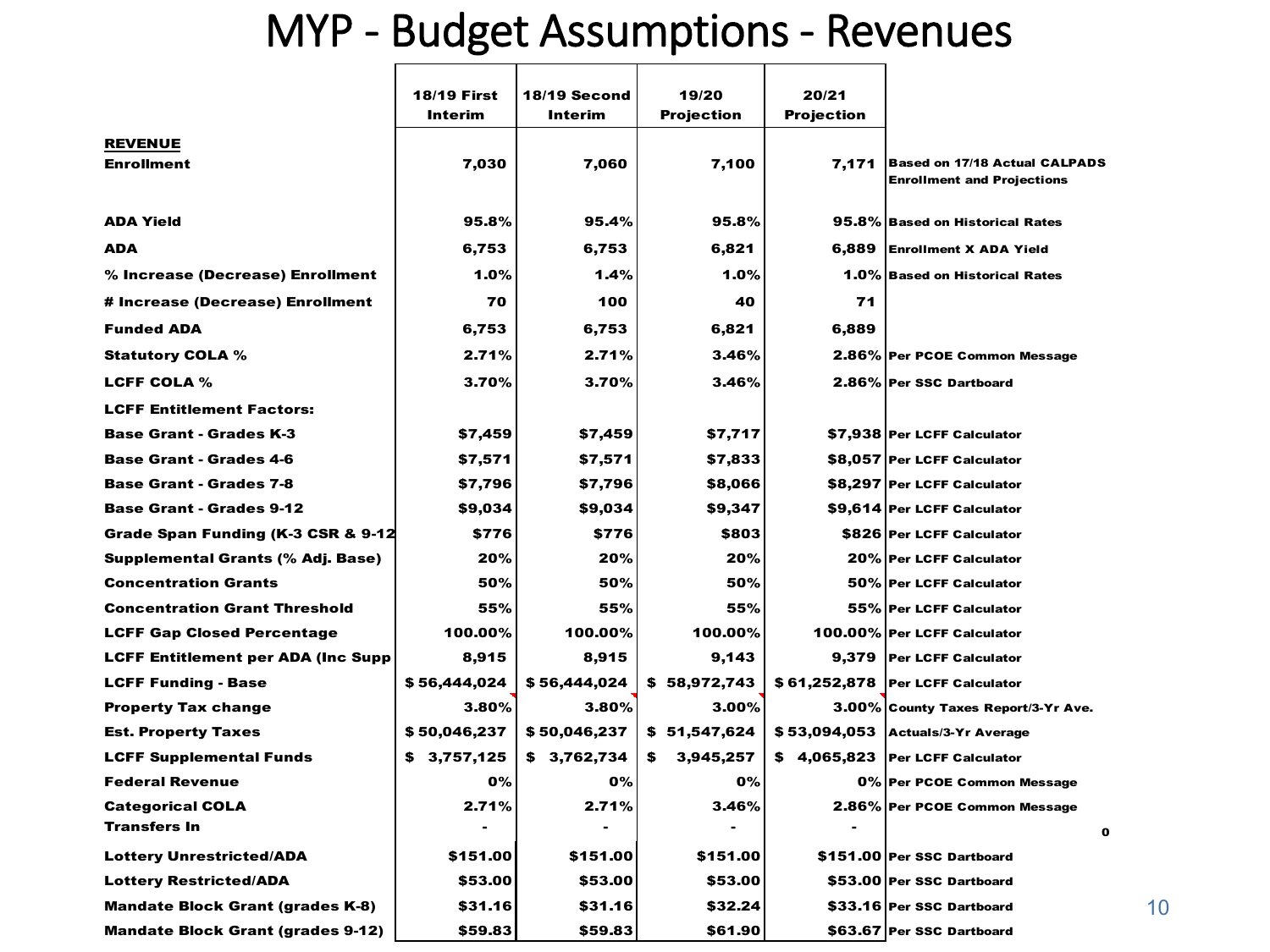## MYP - Budget Assumptions - Expenditures

|                                           | <b>18/19 First</b> | 18/19 Second   | 19/20             | 20/21             |                                        |
|-------------------------------------------|--------------------|----------------|-------------------|-------------------|----------------------------------------|
|                                           | <b>Interim</b>     | <b>Interim</b> | <b>Projection</b> | <b>Projection</b> |                                        |
| <b>EXPENDITURES</b>                       |                    |                |                   |                   |                                        |
| <b>Certificated New Positions - FTE</b>   | 3.1                | 3.1            | 2.0               | 2.0               | <b>Based on Enrollment Projections</b> |
| <b>Estimated Retirements - FTE</b>        | 8.0                | 8.0            | 0.0               | 0.0               | <b>Based on Notifications</b>          |
| <b>Reductions in Staffing - FTE</b>       | 0.0                | 0.0            | 0.0               | 0.0               |                                        |
| <b>Staffing Ratios:</b>                   |                    |                |                   |                   |                                        |
| <b>TK/Kindergarten</b>                    | 25:1               | 25:1           | 25:1              | 25:1              | <b>Per Contract - District-wide</b>    |
| $1 - 3$                                   | 25:1               | 25:1           | 25:1              | 25:1              | <b>Per Contract - District-wide</b>    |
| $4 - 5$                                   | 31:1               | 31:1           | 31:1              | 31:1              | <b>Per Contract</b>                    |
| $6 - 8$                                   | 32:1               | 32:1           | 32:1              | 32:1              | <b>Per Contract</b>                    |
| $9 - 12$                                  | 36:1               | 36:1           | 36:1              | 36:1              | <b>Per Contract</b>                    |
| <b>Certificated Step/Column</b>           | 1.70%              | 1.70%          | 1.70%             | 1.70%             |                                        |
| Avg. teacher compensation                 | 82,483             | 82,483         | 83,885            | 85,311            |                                        |
| <b>Classified New Positions - FTE</b>     | 2.4                | 2.4            | 0.0               | 0.0               |                                        |
| <b>Estimated Retirements - FTE</b>        | 0.0                | 0.0            | 0.0               | 0.0               |                                        |
| <b>Reductions in Staffing - FTE</b>       | 0.0                | 0.0            | 0.0               | 0.0               |                                        |
| <b>Classified Step/Column</b>             | 1.40%              | 1.40%          | 1.40%             | 1.40%             |                                        |
| <b>Health Benefits</b>                    | 0.0%               | 0.0%           | 0.0%              | $0.0\%$           | <b>Contribution Capped</b>             |
| <b>CalPERS Employer Rate</b>              | 18.062%            | 18.062%        | 20.70%            | 23.40%            | <b>Per PCOE Common Message</b>         |
| <b>CalSTRS Employer Rate</b>              | 16.28%             | 16.28%         | 17.10%            | 18.10%            | <b>Per PCOE Common Message</b>         |
| <b>Budget Reductions</b>                  |                    |                |                   |                   |                                        |
| <b>Transfers Out</b>                      | 23,360<br>\$       | \$<br>23,360   | \$<br>235,360     | \$<br>23,360      |                                        |
| <b>Designated for Economic Uncertaint</b> | 3%                 | 3%             | 3%                | 3%                |                                        |
| <b>Site Allocations:</b>                  |                    |                |                   |                   |                                        |
| <b>Elementary</b>                         | \$<br>47.00        | \$<br>47.00    | \$<br>47.00       | 47.00<br>S        |                                        |
| <b>Middle School</b>                      | \$<br>58.50        | \$<br>58.50    | \$<br>58.50       | 58.50<br>\$       |                                        |
| <b>High School</b>                        | \$<br>83.75        | 83.75<br>S     | 83.75<br>S        | 83.75<br>S        |                                        |
| Lottery per teacher                       | \$<br>500.00       | \$<br>500.00   | \$<br>500.00      | \$                | 11<br>500.00 Per Contract              |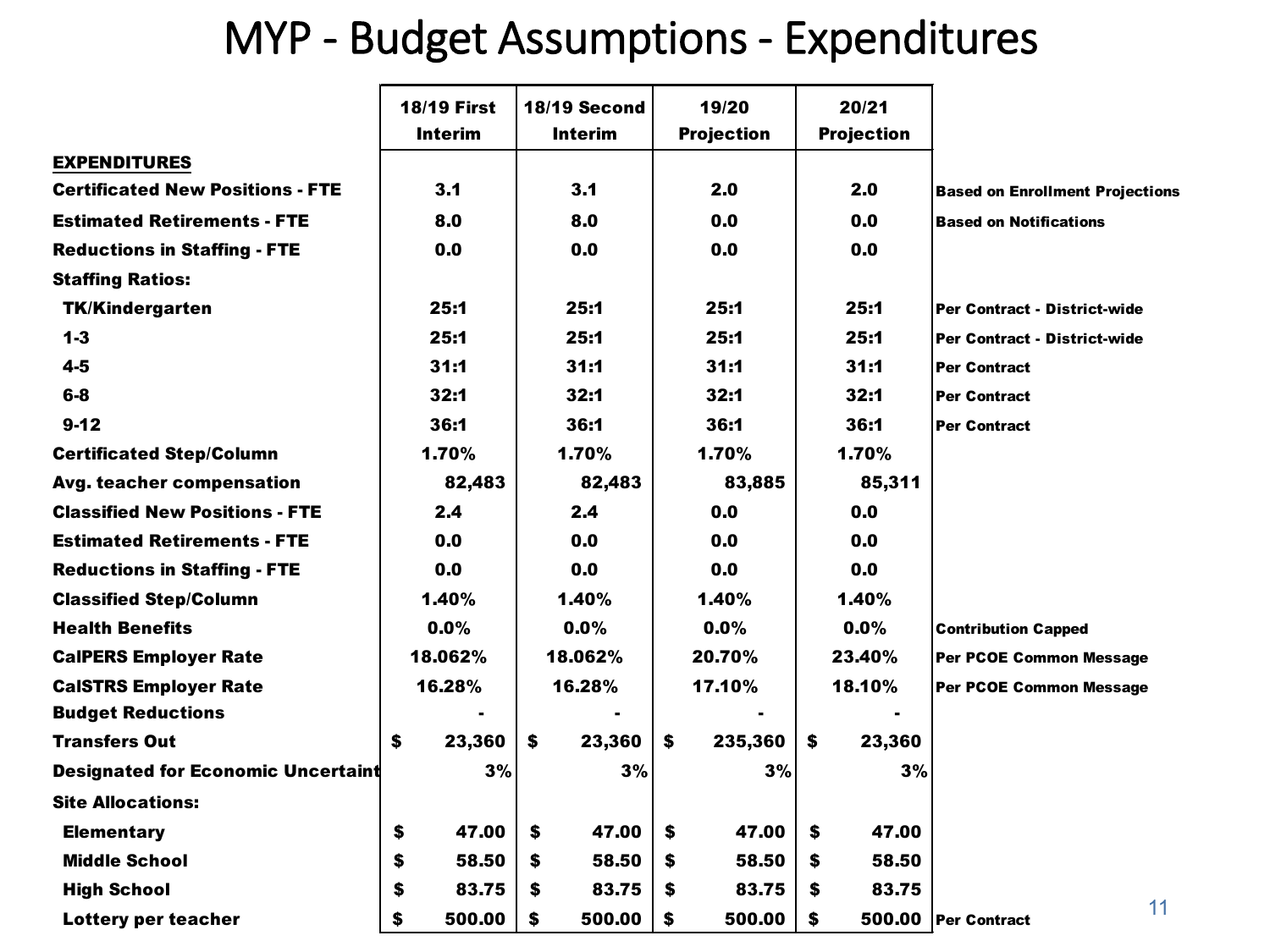## Enrollment and ADA

For the 2017-18 school year, the District enrollment increased by 82 students, a 1.2% increase. With the exception of a one-year decline of 54 students in 2014-15, the District has experienced an average annual enrollment increase of approximately 1.0% over the past seven years. Average Daily Attendance rates (ADA) have ranged from a high of 96.2% in 2015-16 to a low of 95.5% in 2012-13 with an average ADA rate of 95.9% for the last five years.

Enrollment and attendance projections for the current 2018-19 budget year, First and Second Interim, and the next two budget years are listed below:

|                                  | <b>18/19 First</b> | <b>18/19 Second</b> | 19/20             | 20/21             |
|----------------------------------|--------------------|---------------------|-------------------|-------------------|
|                                  | <b>Interim</b>     | <b>Interim</b>      | <b>Projection</b> | <b>Projection</b> |
| <b>Enrollment</b>                | 7,030              | 7,060               | 7,100             | 7,171             |
| <b>ADA Yield</b>                 | 95.8%              | 95.4%               | 95.8%             | 95.8%             |
| <b>ADA</b>                       | 6,753              | 6,753               | 6,821             | 6,889             |
| % Increase (Decrease) Enrollment | 1.0%               | 1.4%                | 1.0%              | 1.0%              |
| # Increase (Decrease) Enrollment | 70                 | 100                 | 40                | 71                |

With the delay of the expansion of John Adams Charter School, we saw a minimal loss of approximately 30 students at 2017-18 P-2 reporting. We will continue to assess the impact on enrollment as the charter adds grades to their charter school in the future.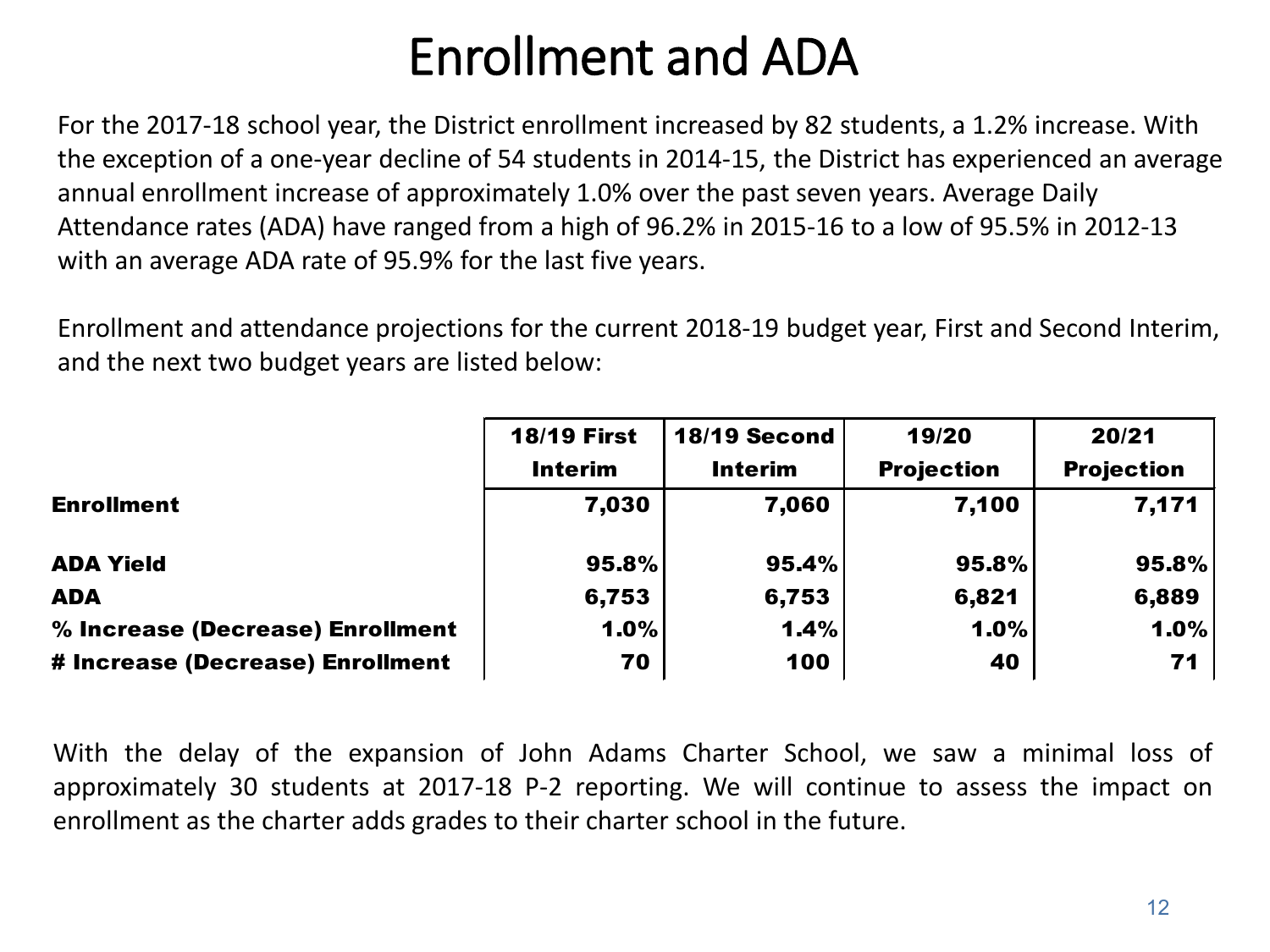## CALSTRS and CALPERS Employer Contributions

Adopted/projected CalPERS rates are as follows:

|                                         | <b>PERS Projected</b> |  |  |  |  |                                                         |       |  |
|-----------------------------------------|-----------------------|--|--|--|--|---------------------------------------------------------|-------|--|
| <b>Fiscal Year</b>                      |                       |  |  |  |  | 2018-19 2019-20 2020-21 2021-22 2022-23 2023-24 2024-25 |       |  |
| Employer Rate 18.062% 20.7% 23.4% 24.5% |                       |  |  |  |  | 25.0% 25.5%                                             | 25.7% |  |

Statutory CalSTRS rates are below:

| Fiscal Year               | 2018-19 | 2019-20 | 2020-21 | 2021-22 |
|---------------------------|---------|---------|---------|---------|
| <b>STRS Employer Rate</b> | 16.28%  | 17.1%   | 18.1%   | 18.6%   |

The CalSTRS and CalPERS additional costs associated with the employer rates increase over the next three years including the cumulative costs since the rates increased are as follows:

|                                           | 2018-19 |           |    | 2019-20      |    | 2020-2021 |
|-------------------------------------------|---------|-----------|----|--------------|----|-----------|
| <b>STRS Additional Costs Per Year</b>     |         | 543,111   | S. | 244,823      |    | 303,640   |
| <b>PERS Additional Costs Per Year</b>     |         | 208,836   |    | 220,712      |    | 229,062   |
| Total Per Year \$                         |         | 751,947   | S  | $465,535$ \$ |    | 532,702   |
| <b>STRS Additional Costs - Cumulative</b> |         | 5,182,166 | S. | 5,426,989    | S. | 5,730,629 |
| <b>PERS Additional Costs - Cumulative</b> |         | 459,602   |    | 680,314      |    | 909,376   |
| <b>Total Cumulative</b>                   |         | 5,641,768 |    | 6,107,303    |    | 6,640,005 |

13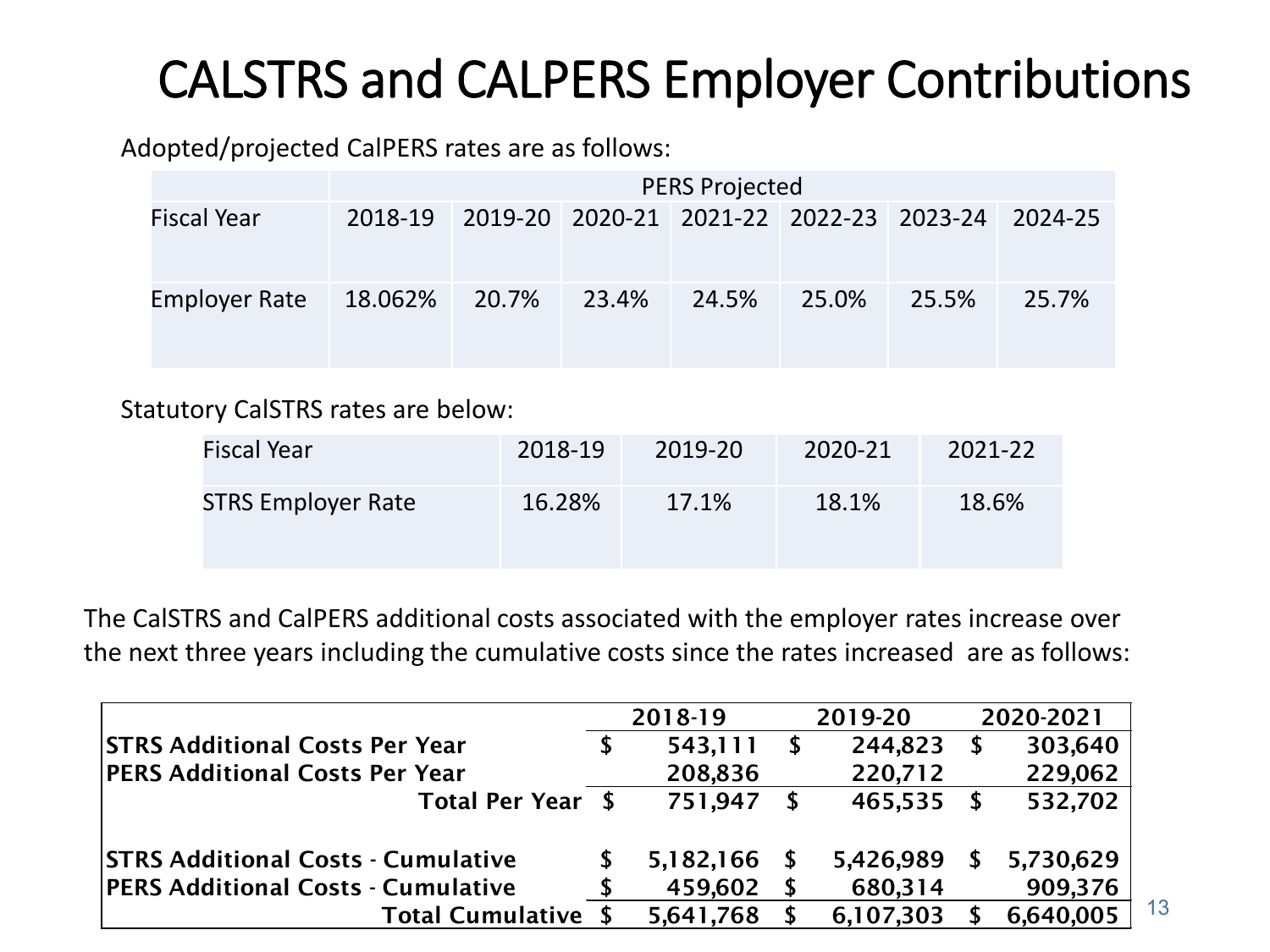## Multiple Year Projections

|                                         | <b>Second Interim</b> | Projection | Projection |                          |                                             |
|-----------------------------------------|-----------------------|------------|------------|--------------------------|---------------------------------------------|
|                                         | 2018-19               | 2019-20    | 2020-2021  |                          |                                             |
|                                         | Combined              | Combined   | Combined   |                          | <b>LCFF Funding</b>                         |
| Revenues                                |                       |            |            |                          | includes Projected<br>COLA Funding per      |
| LCFF Funding - Base                     | 57,439,908            | 59,968,627 | 62,248,762 |                          | DOF and FCMAT                               |
| LCFF Funding - Supplemental             | 3,762,734             | 3,945,257  | 4,065,823  |                          | <b>LCFF Calculator</b>                      |
| Federal Revenue                         | 2,754,046             | 2,389,170  | 2,389,170  |                          | One time Federal &                          |
| State Revenue                           | 7,480,064             | 5,753,216  | 5,195,977  |                          | State funding                               |
| Local Revenue                           | 4,481,981             | 3,951,538  | 3,951,538  |                          | removed from 19/20<br>and 20/21.            |
| <b>Total Revenue</b>                    | 75,918,733            | 76,007,808 | 77,851,270 |                          |                                             |
| Expenditures                            |                       |            |            |                          | Salaries include step                       |
| Certificated Salaries                   | 32,378,589            | 33,066,749 | 33,760,658 |                          | & column cost and<br>increasing STRS &      |
| <b>Classified Salaries</b>              | 9,549,688             | 9,664,368  | 9,801,669  | $\overline{\mathscr{L}}$ | PERS employer                               |
| Benefits                                | 18,713,908            | 19,436,317 | 20,251,681 |                          | contribution rates. No<br>negotiated salary |
| <b>Books and Supplies</b>               | 8,882,941             | 3,676,555  | 3,149,415  |                          | increase included.                          |
| Other Services & Oper. Exp              | 8,574,908             | 7,258,971  | 7,258,971  |                          |                                             |
| Capital Outlay                          | 448,513               | 84,104     | 84,104     |                          | One time State<br>funding removed from      |
| Other Outgo 7xxx                        | 2,087,568             | 2,087,568  | 2,087,568  |                          | 19/20 and 20/21                             |
| Transfer of Indirect 73xx               | (3, 869)              | (3,869)    | (33,968)   |                          |                                             |
| <b>Total Expenditures</b>               | 80,632,246            | 75,270,762 | 76,360,098 |                          |                                             |
| Deficit/Surplus                         | (4, 713, 513)         | 737,046    | 1,491,172  |                          | In 19/20 transfers                          |
| Transfers In                            |                       |            |            |                          | out totaling of<br>\$212,000 for final      |
| Transfers out                           | (23, 360)             | (235, 360) | (23, 360)  |                          | repayment of                                |
| <b>Contributions to Restricted</b>      |                       |            |            |                          | Wetlands                                    |
| Net increase (decrease) in Fund Balance | (4,736,873)           | 501,686    | 1,467,812  |                          | Reserve from GF<br>to Fund 17               |
| Beginning Balance                       | 8,348,772             | 3,611,899  | 4,113,585  |                          |                                             |
| <b>Ending Fund Balance</b>              | 3,611,899             | 4,113,585  | 5,581,397  |                          |                                             |

## <sup>14</sup> **Positive Certification – Adequate reserves and cash**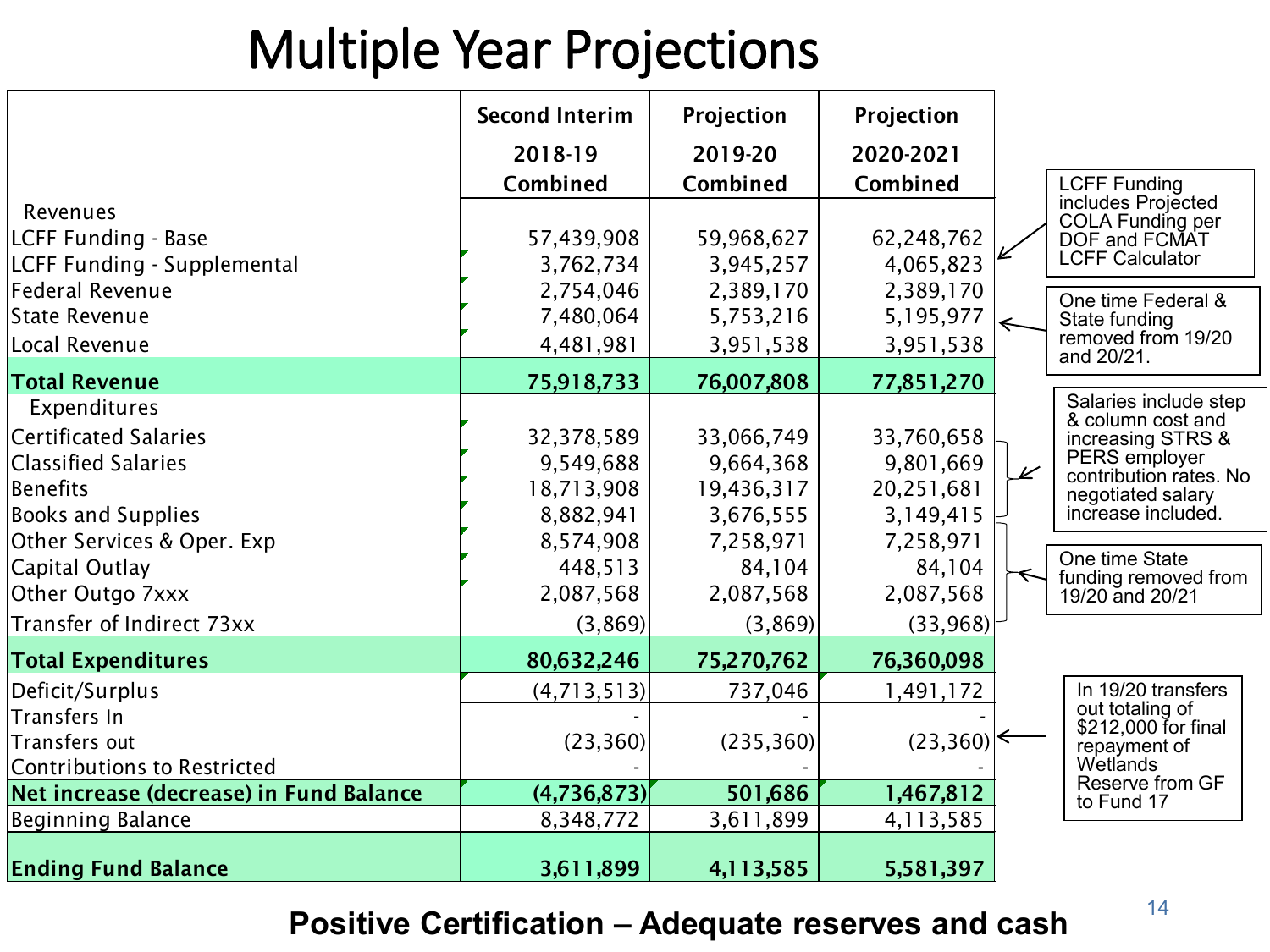## Components of Fund Balance

| 2018-19 Ending Fund                        |                                                                  | <b>Second</b><br><b>Interim</b> | Projection      | Projection      |
|--------------------------------------------|------------------------------------------------------------------|---------------------------------|-----------------|-----------------|
| <b>Balance Components</b>                  |                                                                  | 2018-19                         | 2019-20         | 2020-2021       |
| \$3,611,899:                               |                                                                  | <b>Combined</b>                 | <b>Combined</b> | <b>Combined</b> |
| Nonspendable:                              | <b>Components of Ending Fund Balance</b>                         |                                 |                 |                 |
| \$5,000                                    | <u>Nonspendable:</u>                                             |                                 |                 |                 |
|                                            | Reserve - Revolving Fund                                         | 5,000                           | 5,000           | 5,000           |
| <b>Restricted:</b>                         | <b>Restricted:</b>                                               |                                 |                 |                 |
| \$241,568                                  | Reserve - Designated Programs                                    | 241,568                         | 401,568         | 561,568         |
|                                            | <u>Unassigned/Unappropriated:</u>                                |                                 |                 |                 |
| <b>Reserve for EU (3%):</b><br>\$2,429,668 | Reserve - Economic Uncertainty @ 3%<br>Reserve - Additional LCFF | 2,419,668                       | 2,265,184       | 2,291,504       |
|                                            | Supplemental Required Increase Budget                            |                                 | 127,067         | 169,080         |
| <b>Board designated:</b>                   | Reserve - RRM Contribution Increased                             |                                 |                 |                 |
| \$237,296                                  | to 3% in 2020-21                                                 |                                 |                 | 357,177         |
|                                            | Reserve - Charter Technical Assistance                           | 237,296                         | 215,564         | 193,832         |
| <b>Unassigned Surplus:</b>                 | <b>Reserve - Unassigned Economic</b>                             |                                 |                 |                 |
| \$708,367                                  | Uncertainty surplus/(deficit)                                    | 708,367                         | 1,099,202       | 2,003,236       |
|                                            | <b>Total Ending Fund Balance</b>                                 | 3,611,899                       | 4,113,585       | 5,581,397       |

For the 2018-19 budget year and next two budget years the district is meeting the minimum 3% *Reserve for Economic Uncertainties*. Along with this reserve, the district is reserving restricted programs funds, funds for additional required supplemental program spending increases in the appropriate years and a reserve for charter technical assistance. Amounts that are not specifically identified for designated uses as noted above are included in the Reserve – Unassigned Economic Uncertainty Surplus totaling \$708,367, \$1,099,202 and \$2,003,236 in the respective budget years.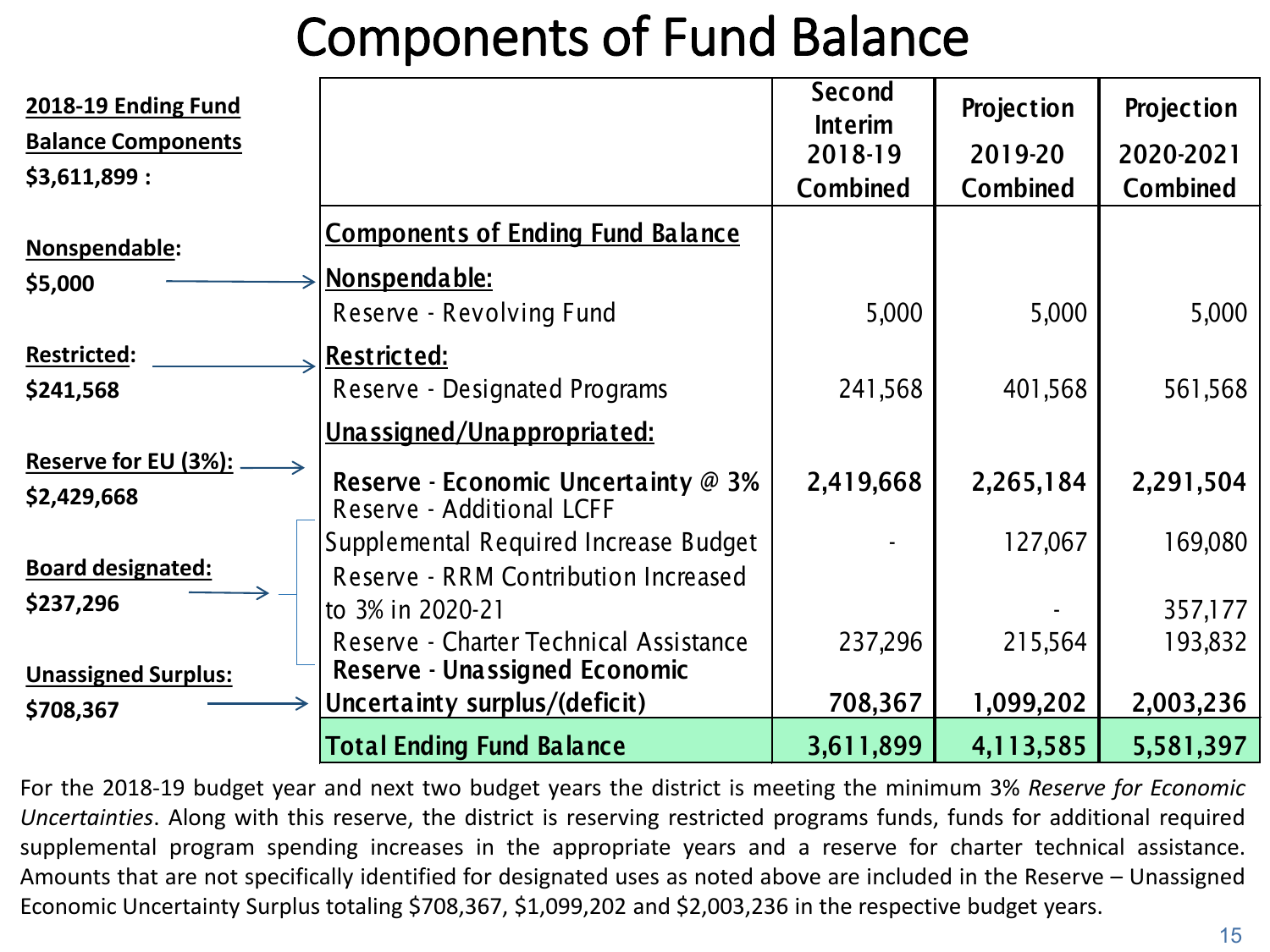## Next Steps

- District Attendance Reporting (P-2) April 2019 P-2 ADA may drive change in 2019-2020 Projected Funded ADA
- Governor's May Revision May 2019
- 2019-20 Budget Adoption and LCAP Approval June 30, 2019